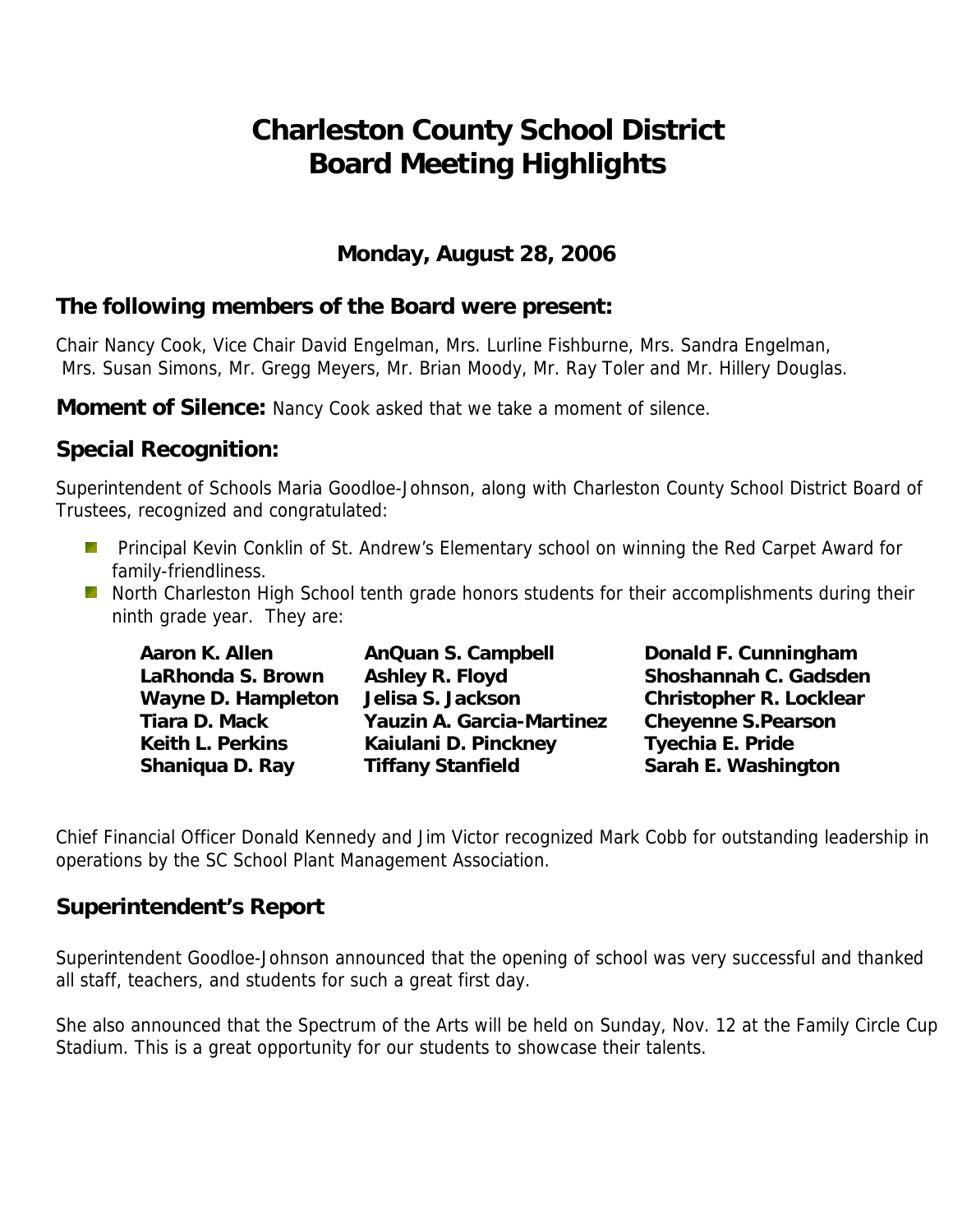She gave an update on the Buist Academy admissions process. All residency requirements for the school have been met. She also suggested that the Board may wish to re-examine what the District accepts for residency requirements.

The Superintendent announced that the new edition of Quest is available and thanked our sponsors.

She also noted that we are ready should Hurricane Ernesto reach our shores.

She gave an update on NCLB; 780 students transferred this year.

## **Visitors:**

Visitors addressed:

- Politics vs process
- Better schools needed for district 20
- Buist admissions
- A great start to the school year

# **Minutes/Executive Session Items:**

The open and executive session minutes of the meeting held August 14, 2006 were approved.

The Board approved the financial minutes of the meeting held August 14, 2006.

# **Management Report (s):**

The Board received the Telecom Audit as information.

Chief Financial Officer Donald Kennedy presented to the Board the Capital Financial Report 2006.

Chief Financial Officer Donald Kennedy presented to the Board the GOF Financial Report for June 2006.

# **Charleston Plan for Excellence Priority Items:**

The Board received the Child Development Yearlong Report as information.

#### **Consent Agenda Items:**

A Memorandum of Agreement was approved with the North Charleston TIF – General Counsel.